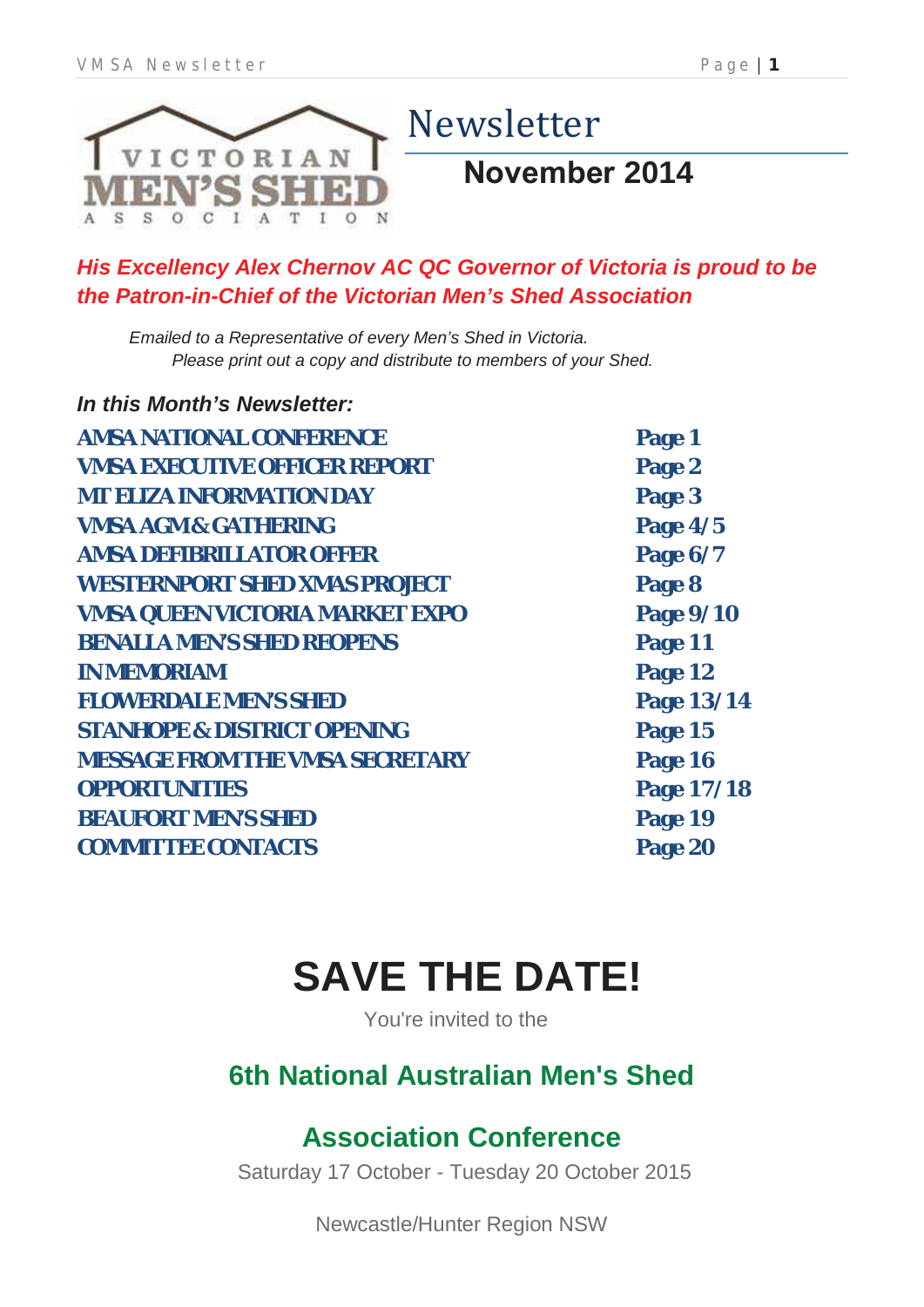### **VMSA Executive Officer Report**

### Welcome to the VMSA Newsletter.

Hello fellow Shedders,

What a month we have had several great events around Victoria. The **VMSA EXPO** at the Queen Victoria Market was very successful. The Barwon Cluster had their fabulous "**Men's Shed Local Day"** at the Moolap shed on the Bellarine Peninsula. We will be having a more detailed report from our new committee member representing the Barwon region Bruce Ward in the January edition. The other fabulous event was the **Men's Shed Day held in Bendigo** by the local sheds.

Congratulations to the **Stanhope and District Men's shed** which had its official opening this month. Rob Butler from the VMSA committee attended and was extremely impressed with the community support the Stanhope shed enjoys.

I was lucky enough to drop by a shed this month which was having a Boot Sale to raise funds. They were wearing nice matching shirts with the shed name on the front and back and the name of a local Real Estate Agent on the right side of the shirts. The Agent was happy to sponsor the shirts as advertising and the shed guys got free shirts!

VMSA President Phil Keily with Gary Rogers from Chelsea shed were down on the Mornington Peninsula to support the **Mt Eliza Men's shed open day**.

It is great to see the local peninsula sheds supporting new sheds and the cluster being revitalized as well.

The VMSA has been active in identifying training and information needs of sheds around the state. We have been lucky to secure some **free governance training** for shed committee members in sheds in the Mitchell Council area. Any shed that would like to take advantage of this training please contact me.

On a more entertaining subject the **VMSA Steam Traction Engine Day** will be held again in Scoresby in early 2015

Let me take this opportunity on behalf of the VMSA to wish all the Shedders and their loved ones around Victoria a safe Christmas and a prosperous New Year.

**It is wonderful to receive invitations to events in sheds around Victoria and the VMSA will endeavour to have a representative attend where possible. Please forward any notifications of events to me so I can include them in our newsletter and arrange our attendance**. vmsa@mensshed.net

**Ric Blackburn VMSA Executive Officer.**

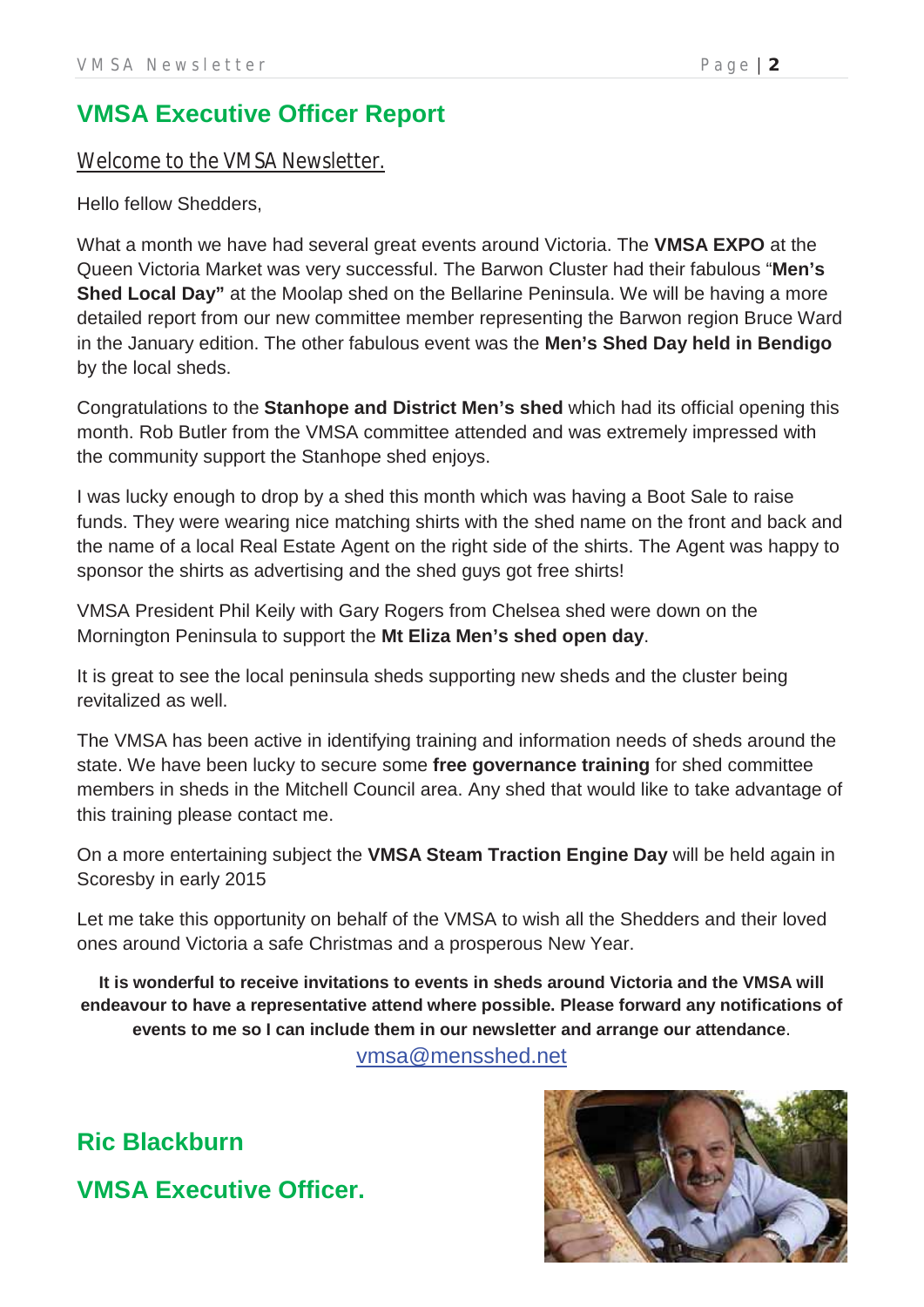# Mt Eliza blokes call shed home



Blokes' day: Members of Chelsea men's shed (left, far right and second right) with Mt Eliza area councillor Andrew Dixon (second from left), state men's shed president Phil Keily, men's shed co-facilitator Gary Rogers and local MP David Morris at the expo. *Picture: Leigh Eustace Mornington News*

Formation of a men's shed group in Mt Eliza is closer to fruition after a recent expo at Mt Eliza Country Club. More than 50 men attended the expo, which included displays by Chelsea and Mornington men's sheds showing items made by members and activities.

The project is being driven by Mt Eliza Village Neighbourhood Centre which has signed an agreement with the country club to use its facility at 32 Old Mornington Rd. A planning group has been formed to guide the process. Activities are likely to include woodwork, automotive, health information and gardening. The expo was organised by Gary Rogers of Chelsea men's shed, Victorian Men's Shed Association President Phil Keily, Don Reeves of the Neighbourhood Centre, and Matt Kirk of the Country Club.



Members of Rotary Club of Mt Eliza provided the all-important sausage sizzle with goods donated by Mt Eliza IGA and Bakers Delight.

A public meeting for men interested in the project will be held Wednesday 10 December, 10am-midday, at Mt Eliza Country Club.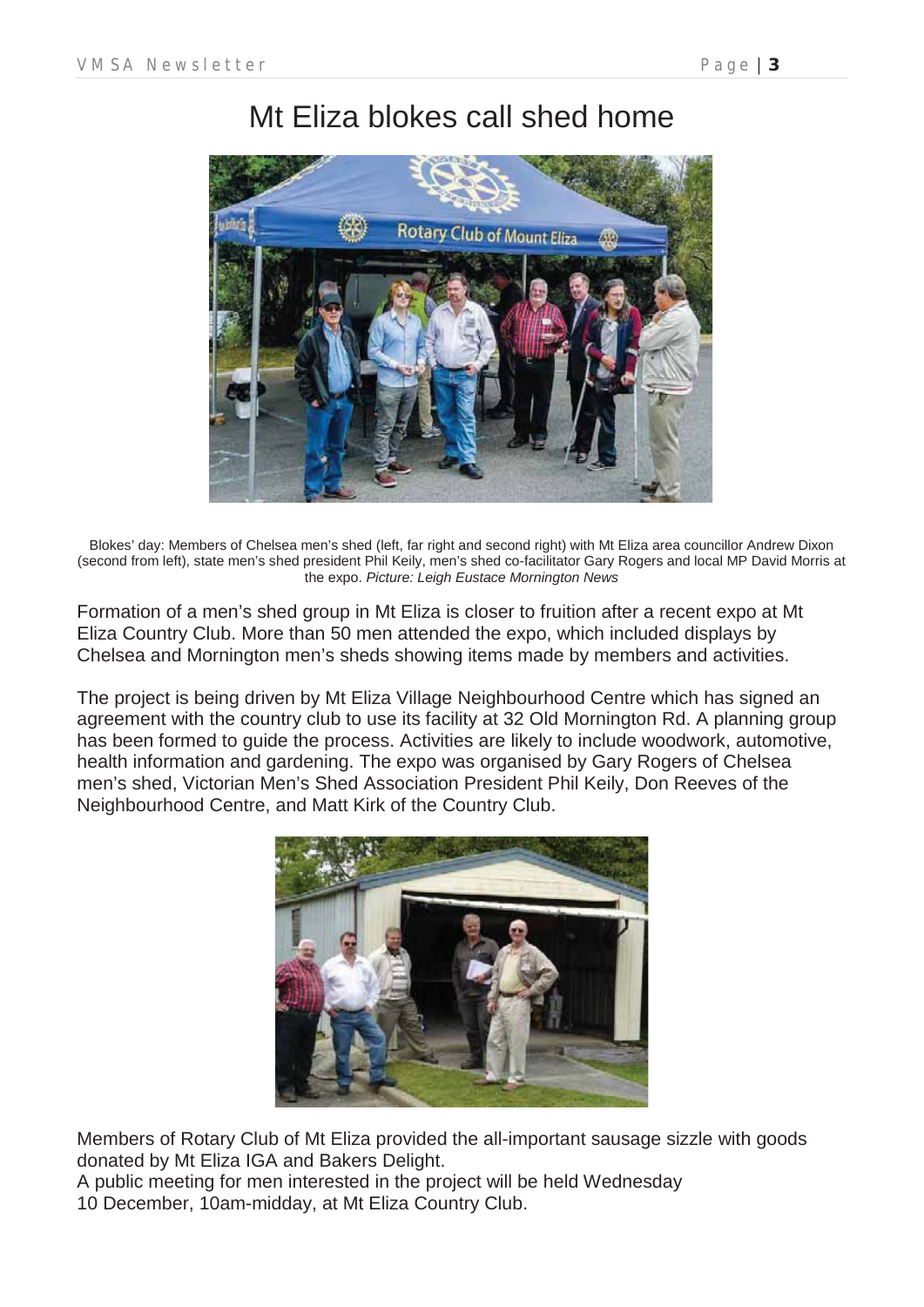### **VMSA Annual General Meeting**



Greg Cowie from Chevron Tools.

Greg Cowie (**0419 388 463)** is a regular supporter of Men's Shed events and always puts on a great demonstration of the wonderful metalwork that can be produced by his tools.



M/s Georgie Parker the Parliamentary Secretary for Health presenting Defibrillators to the Wendouree, Buninyong and Ballarat Community Sheds.

The VMSA was fortunate to secure funds to purchase these three Defibrillators for Sheds in the Ballarat area. We wish to thank the Joe White bequest for their generous donation. These defibrillators will be installed in the Wendouree, Buninyong and Ballarat Community sheds and hopefully will assist in helping more of our Shedders to be safer in our sheds.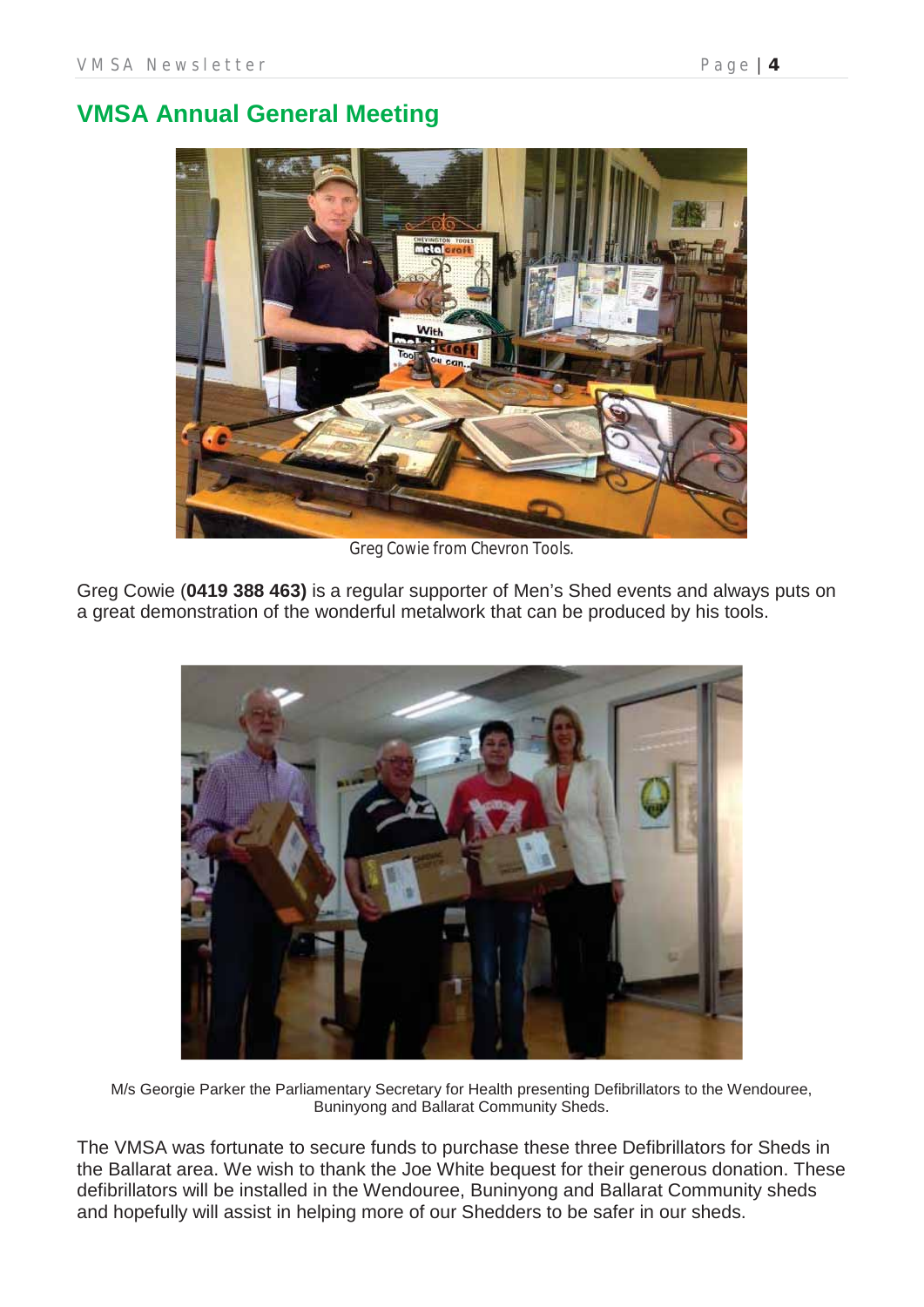

Paul had just returned from the International Men's Sheds Festival 201 in Dublin Ireland



not 'I'll try.'"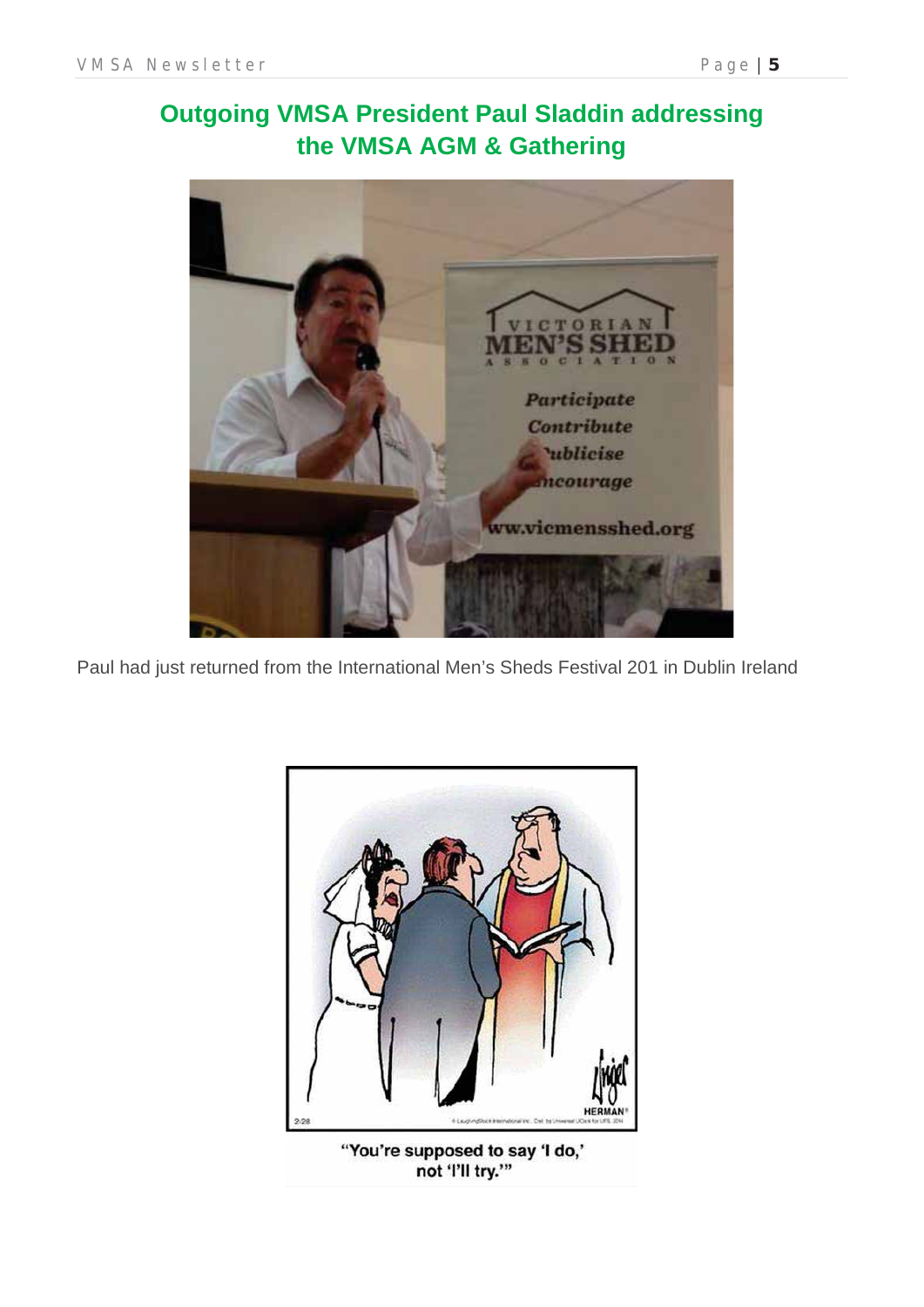



**Sudden Cardiac Arrest** occurs often *without warning*.

The most effective treatment is **defibrillation** via an **AED**.



To celebrate this exciting new partnership,

We invite you to an exclusive AMSA member only special.

AFA **HeartOn A10 AED Package**

> Normally \$1850 RRP is available to Your Shed for just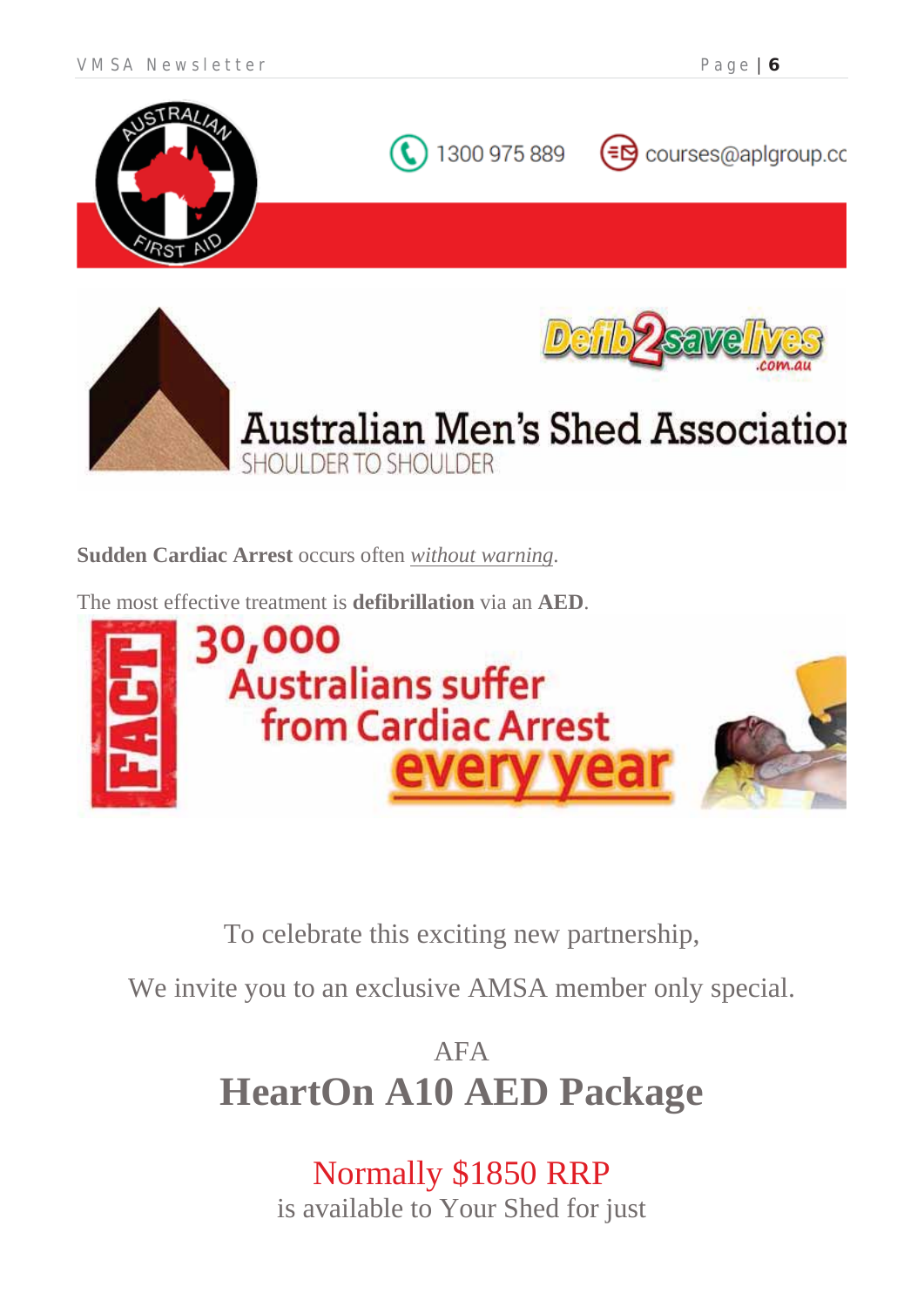

**(AED is GST exempt)** \*\$20 shipping charge applies (Australia Wide)

# **Add Alarmed wall mount cabinet** Normally \$195 RRP

FOR A TOTAL PRICE OF

**\$1650.00**

**(AED is GST exempt)** \*\*\$40 shipping charge applies (Australia Wide)

Both packages include everything you need to ensure you have the right tools to deal with an SCA emergency.

# **Don't get caught out.**

**CALL AFA NOW**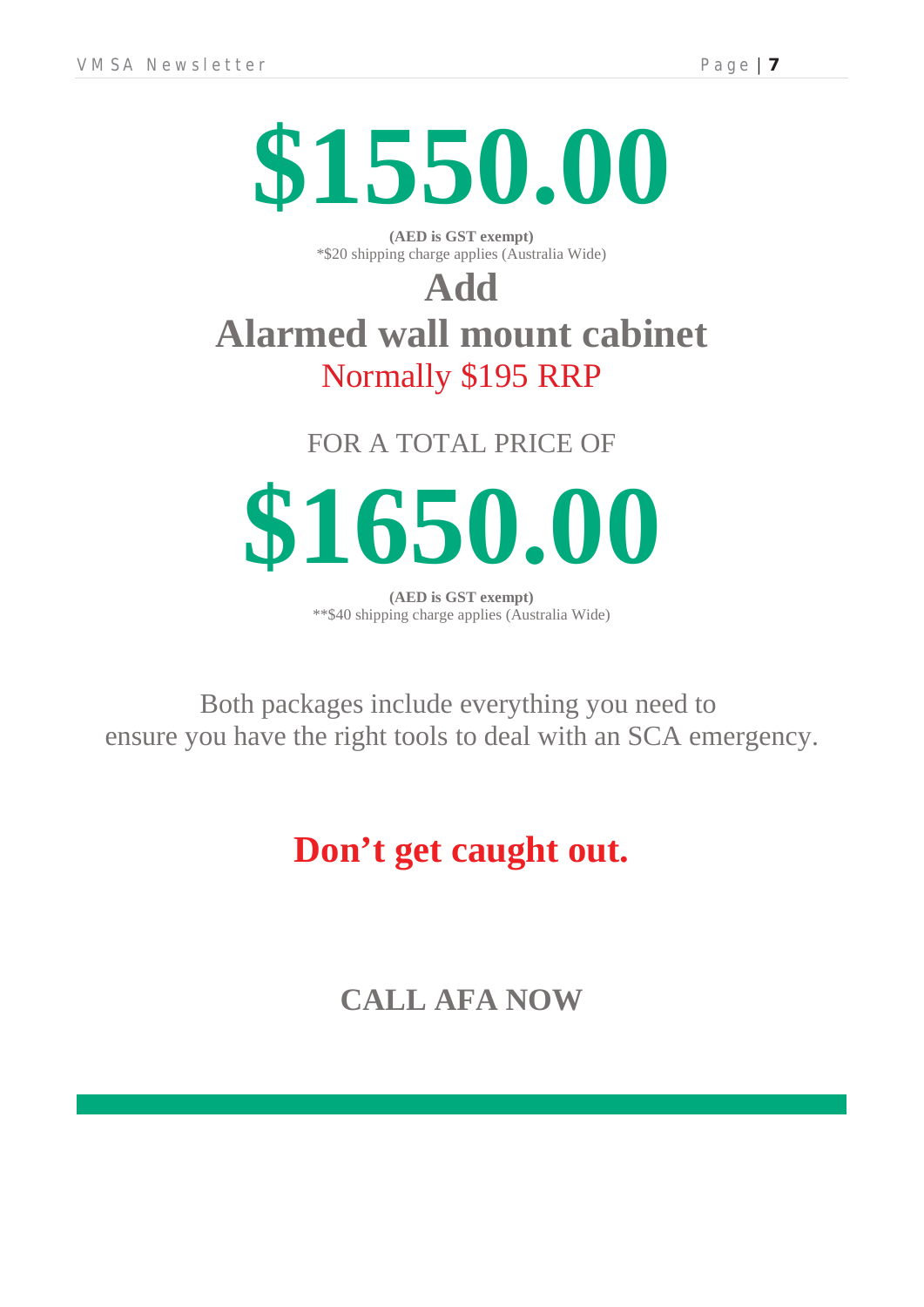### **A Christmas Story from Gary Walters, Secretary of the Westernport Men's Shed.**

Once upon a time,

 on the Mornington Peninsula, the Westernport Men's Shed were approached, with an idea. After time, and knowing the use of this tree was coming up (date critical) it was decided to give it a go. However, the Shed concerned has no storage for anything.

 It was then decided, by the Secretary, Ok let's make one. Problem, no old fencing, no storage. Assisted by our toy maker of some repute (Frank). We made our first prototype. We had a number of the fairer sex come in and have a look, they all wanted one. OK, maybe the Shed can make some \$\$\$ from it. The original prototype was displayed in a Real Estate Agent. From that stage on, using the Sec's vehicle as a promotion board, the response was unbelievable



The process of producing these Trees is as follows:

- 1. Find the pailing's:
- 2. Transport them to the Shed;
- 3. Dis assemble said pailing's;
- 4. Machine said pailing's ( Size etc, etc ,etc);

.

- 5. Locate base for them, with associated cost;
- 6. identify cheapest centre post;
- 7. Ensure the Washers (Centre post covers) are of an appropriate size.
- 8. Drill centre holes;
- 9. Put it all together.
- 10. Finally deliver it (Will be on display at the Bunning's Hasting's Store after 02 Dec 14).

Anybody visiting the Mornington Peninsula, our original tree is on display at Ray White Real Estate in Hasting's.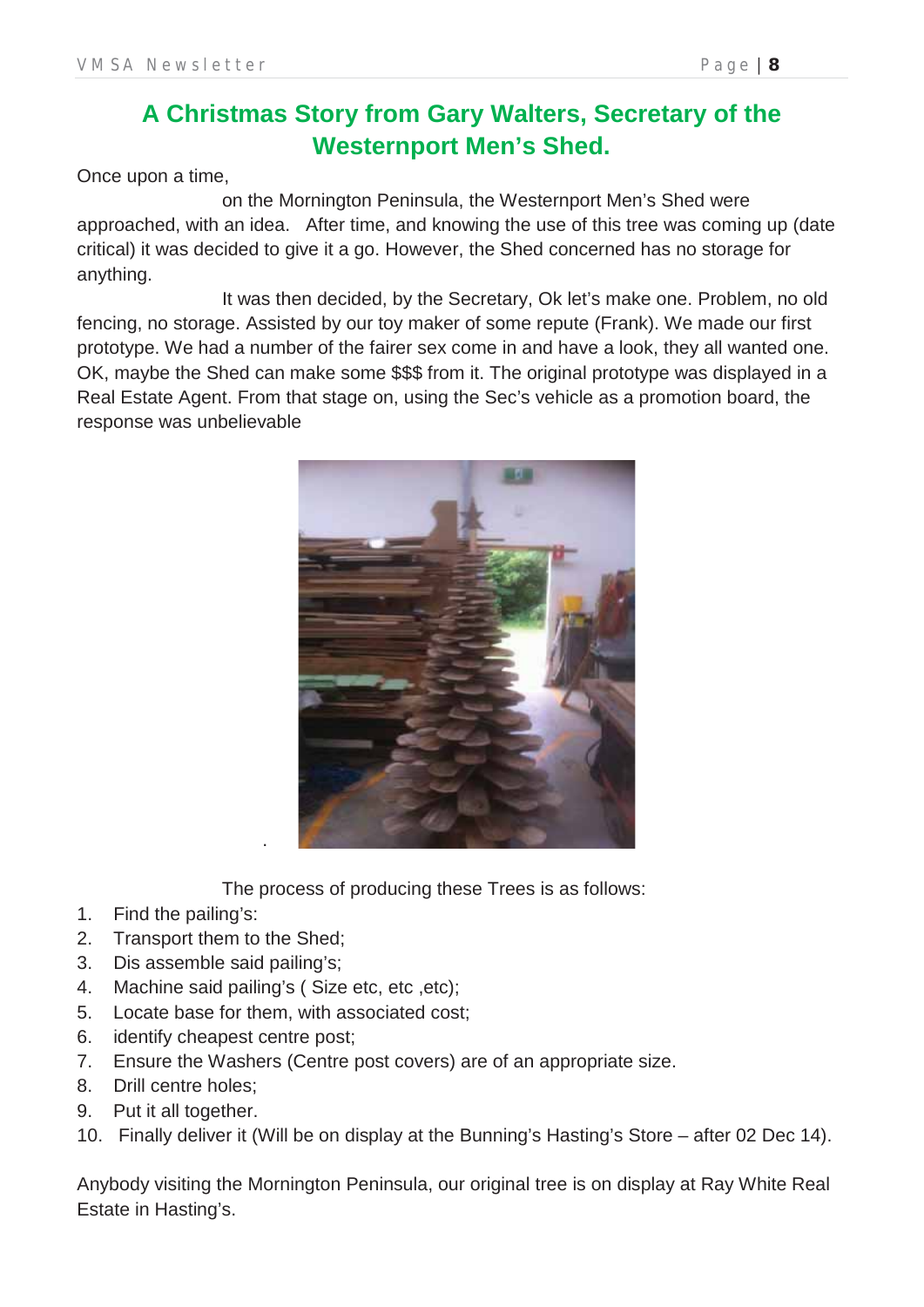

### **VMSA Queen Victoria Market Men's Shed Expo**

Sunday the 16<sup>th</sup> of November saw the Inaugural Queen Victoria Market EXPO kick off to a cool and rainy morning. As the day progressed the sun came out and so did the people.

Gary Green the AMSA Community Engagement Officer, ran a great 'Spanner in the Works" stall with some volunteer doctors. We had several stalls representing Health providers such as the Heart Foundation and Diabetes Australia. They were very popular and the health messages were flowing thick and fast!



The VMSA information stall attracted a lot of people due to all the antique tools on display.

Sheds such as Northern, Croydon Werribee, Pines and Berwick Woodworkers had quality items that generated quite a few sales. A special thanks goes to James Dredge from Werribee shed who really organised the EXPO.

Negotiations are already taking place to arrange another EXPO next year so stay tuned for your opportunity to have some fun and make some money.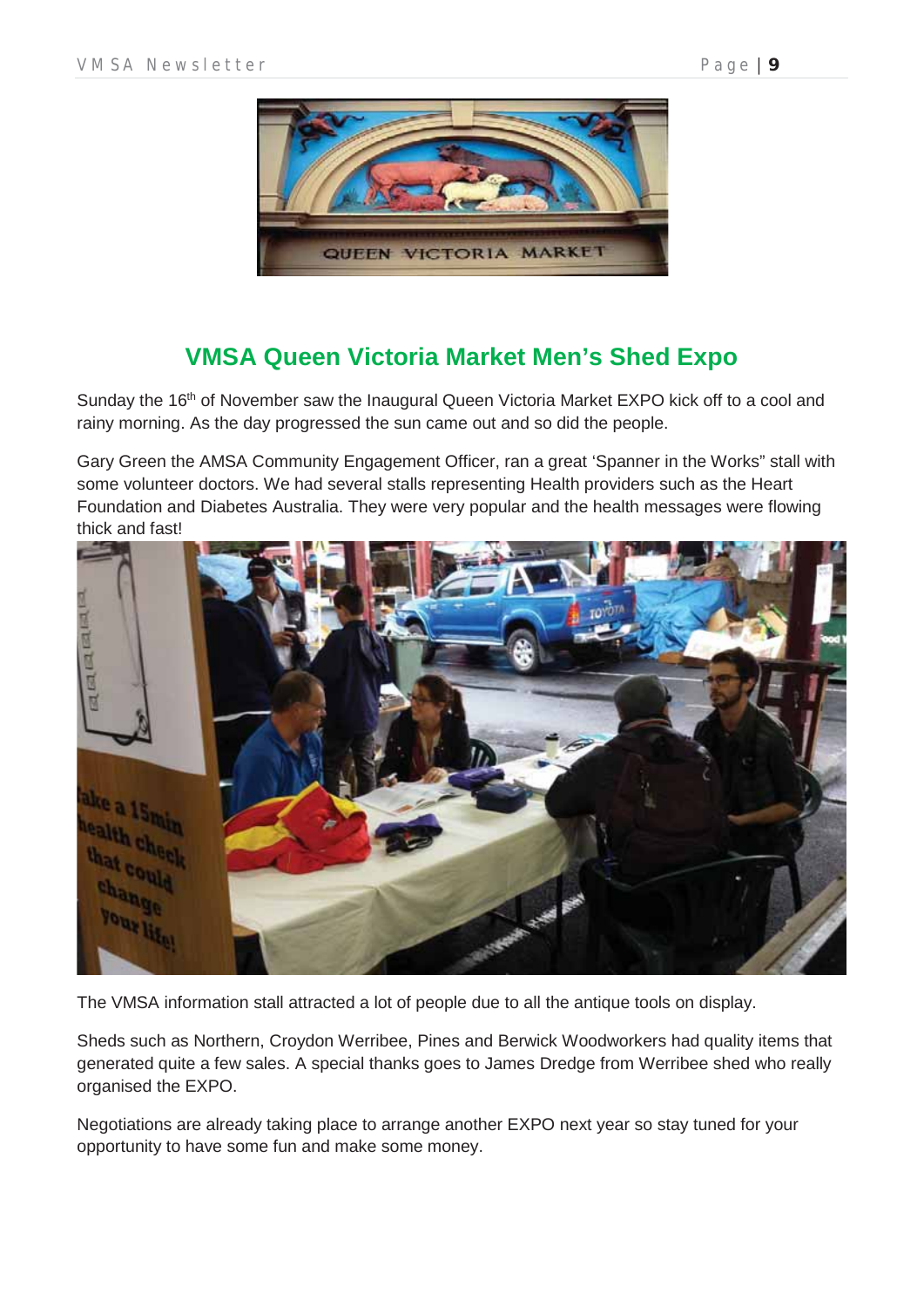### **VMSA Queen Victoria Market Men's Shed Expo cont.**



**Two Coffee tables which are fine examples of quality work from the Northern Men's Shed**



**Waverly Woodworkers' Rocking Horse & Northern Sheds' Hearse being admired by Northern Men's Shed, President Graham Pendlebury and VMSA Executive Officer Ric Blackburn.**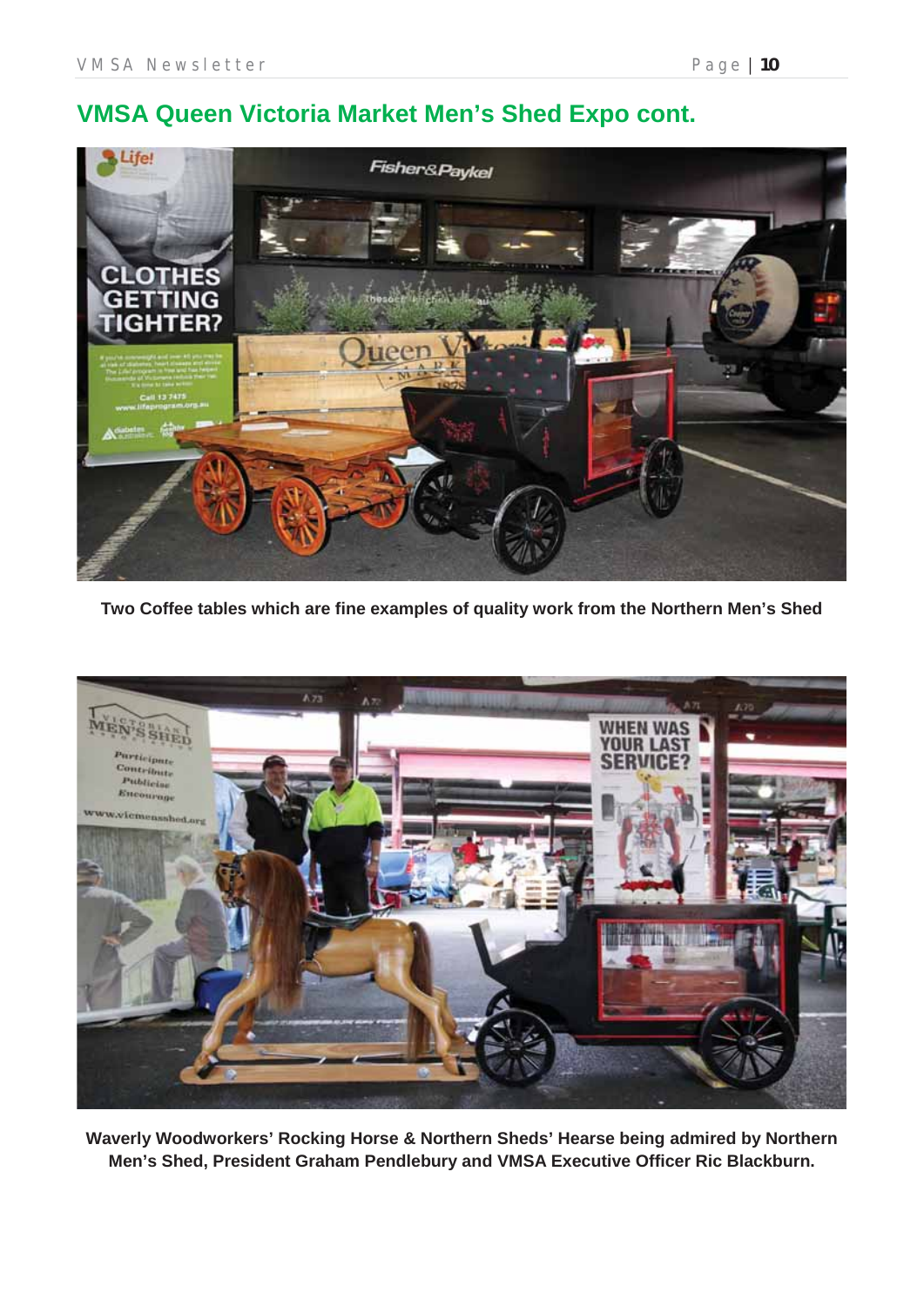## **Benalla Men's Shed with their new Sander courtesy of the VMSA donated by BOSCH Australia.**



The Benalla members in the photo are. Clyde, Peter, Aub and Dick

Desma Versteegen the **Benalla Men's Shed** PR person reports as the shed has only just started up again and they have almost no equipment.

If any shed could help with some of the following items they would be very grateful.

Floor Paint (to seal the concrete floor with as dust is a huge problem), Drill press, Bench Grinder, pop rivet gun, metal squares, magnetic angles, heavy duty staple gun, Filing cabinet, Clamps and Vice grips.

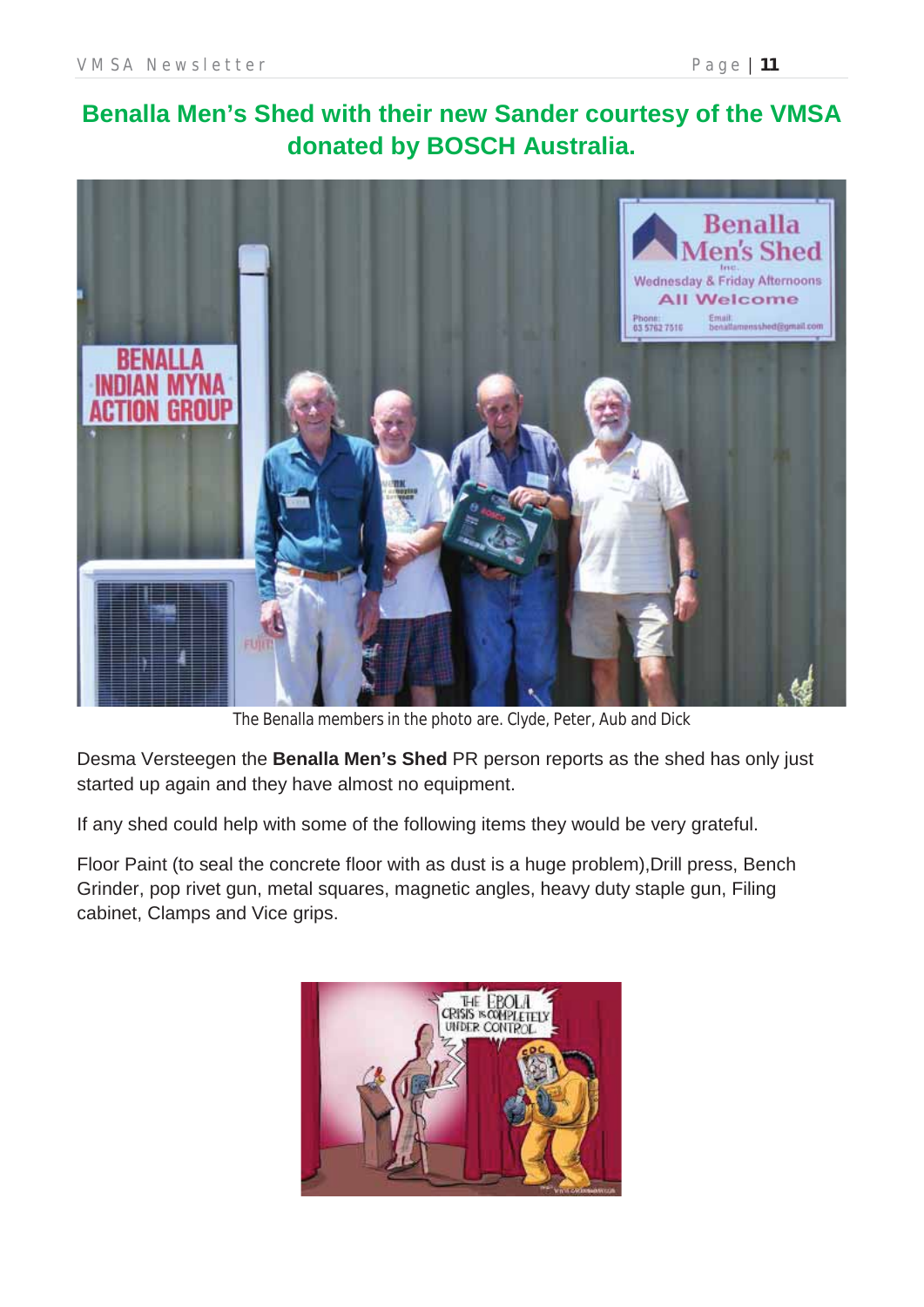# **In Memoriam members of the Port Fairy Men's Shed**



Roger Swifte



**Don Stephens**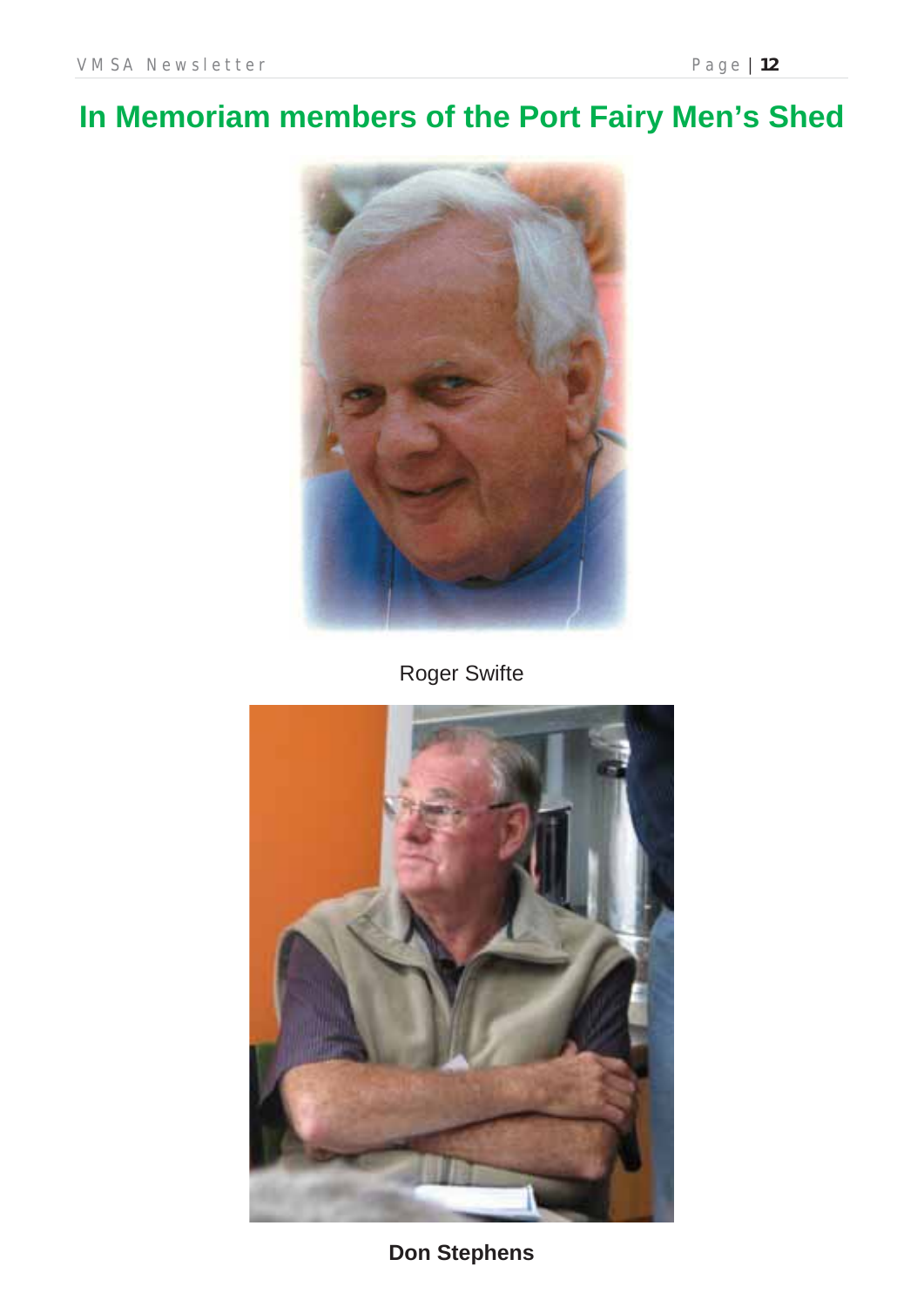### **Stephen Joblin from Flowerdale Men's Shed writes**

It's not just about the tools...

At the Flowerdale Men's Shed, the cornerstone of mateship has evolved not over the lathe or the work bench but over a cuppa and a Men's Shed Choir. We would love to hear from any other Sheds who have done a similar thing (we think that we are unique!).

Our Shed has been open less than two years and while we are well equipped thanks to strong support from our friends Whittlesea Lions and Lions International, most of our members have not yet retired and don't have time to make a lot of use of the tools. Yet, finding 2 hours on an evening once a week, is very do-able.

Between 5 and 10 of our members, gather at 7 pm once a week. Most of the time we do actually sing under the baton of local Shedder and musician; David Thompson. Sometimes it becomes a 'therapy' session if one or more have had some challenges during the week, but that's o.k. because that's what we reckon choir practice is all about! On 'therapy nights' we might sing one chorus of 'Silent Night' so we can truthfully tell our partners that we did actually have choir practice



The Flowerdale Men's Shed Choir has had a gig or two though. The first was Christmas in July at our local hotel, entertaining 80 diners. Our second outing was for Remembrance Day where one or two of our younger members discovered Vera Lynn for the first time. We are only a small community here at Flowerdale (around 410 people at the last census), but 75 people attended Remembrance Day including around 25 children from our local Primary School.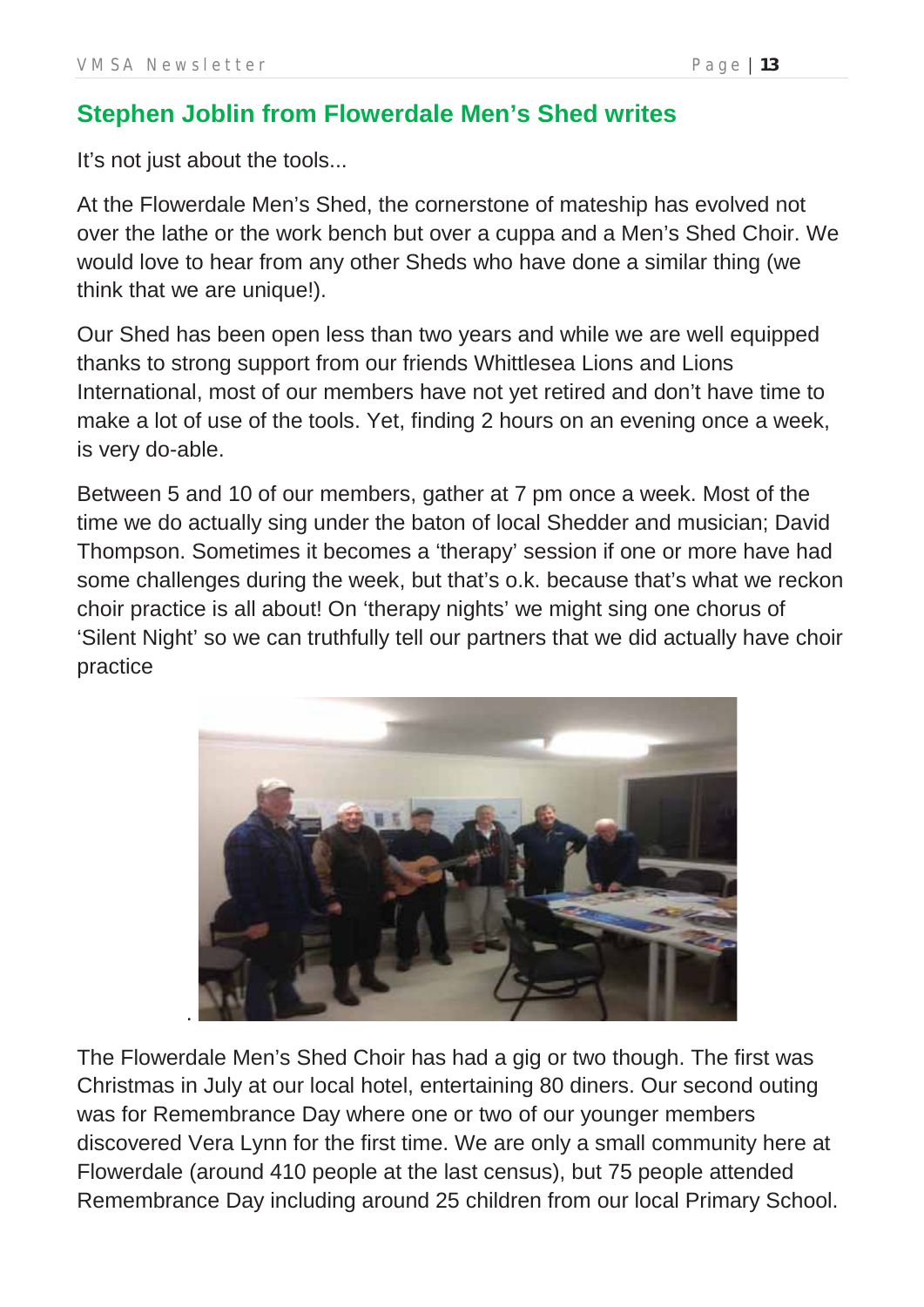Our next gig is with the children for their end of year breakup. 'Jingle Bells' and Rudolph the Red- nosed Reindeer' are on the menu as well as the Shed Choir favourite 'Silent Night'.



In a community that is beginning to move ahead from the traumas of the 2009 bushfires, the Flowerdale Men's Shed Choir has touched the hearts of many in the community already and will continue to do so.

Another important strand to the Flowerdale Men's Shed bow has been the commitment to our Family Violence Initiative. The Shed has taken a stand against Family Violence and challenges all good men in the Shed movement to reflect on attitudes to women and children and encourages men to foster and promote equity and respectful relationships. As a part of this commitment, Flowerdale Men's Shed manned a marquee at the 100<sup>th</sup> Yea Show on behalf of the Murrindindi Men's Shed Cluster contributing to 'White Ribbon" Day. The marquee provided material on men's health (you know all those pamphlets that get sent to Sheds and sometimes don't see the light of day?) and also promoted the message of respectful relationships and saying no to Family Violence.



Among the visitors to the Murrindindi Men's Shed Cluster Marquee were M.P. for Eildon, Cindy McLeish and Federal member for Indi; Cathy McGowan, both of whom expressed their support for Men's Sheds.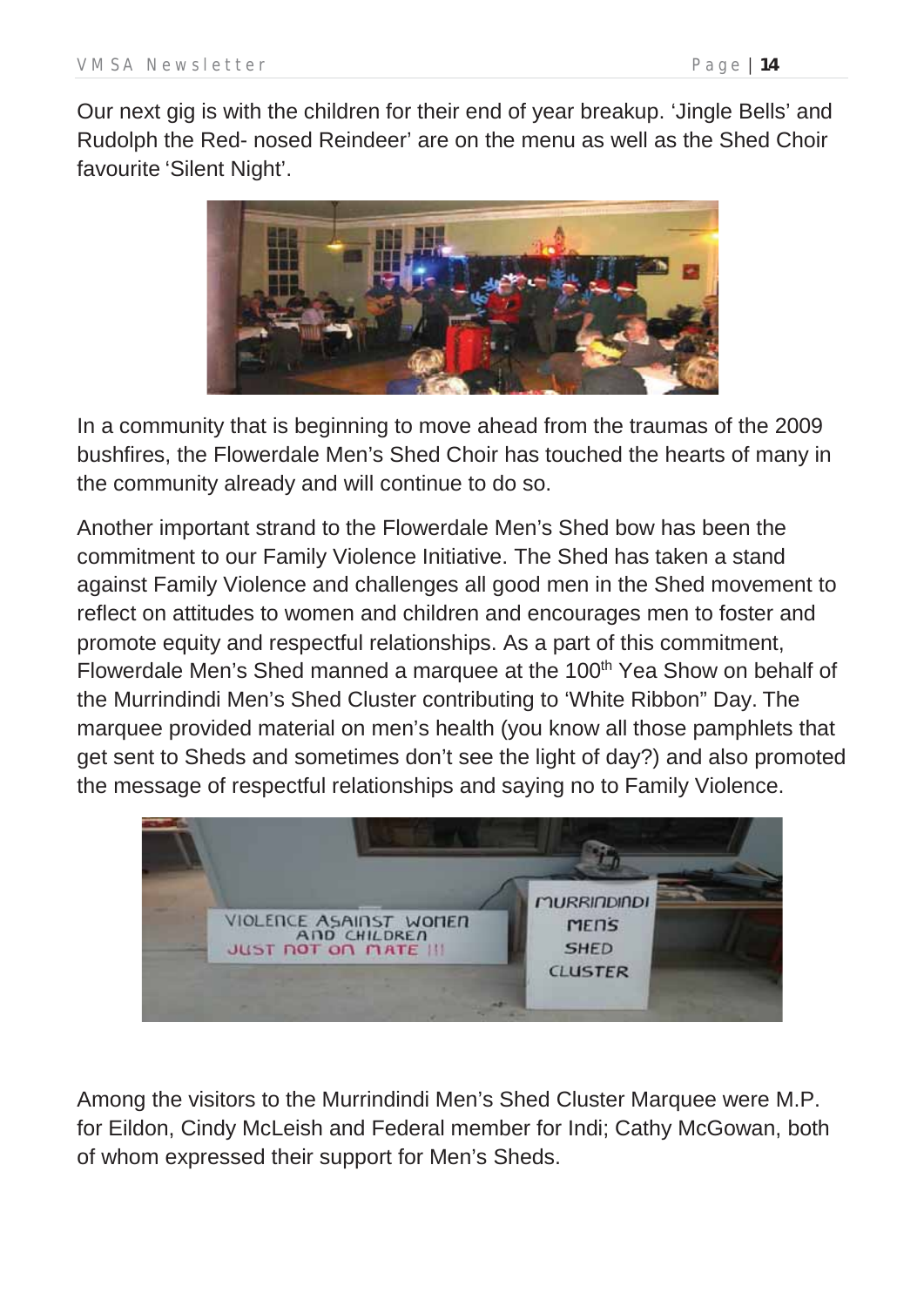

Have a safe and happy Christmas

Regards,

Flowerdale Men's Shed

0412 334 521

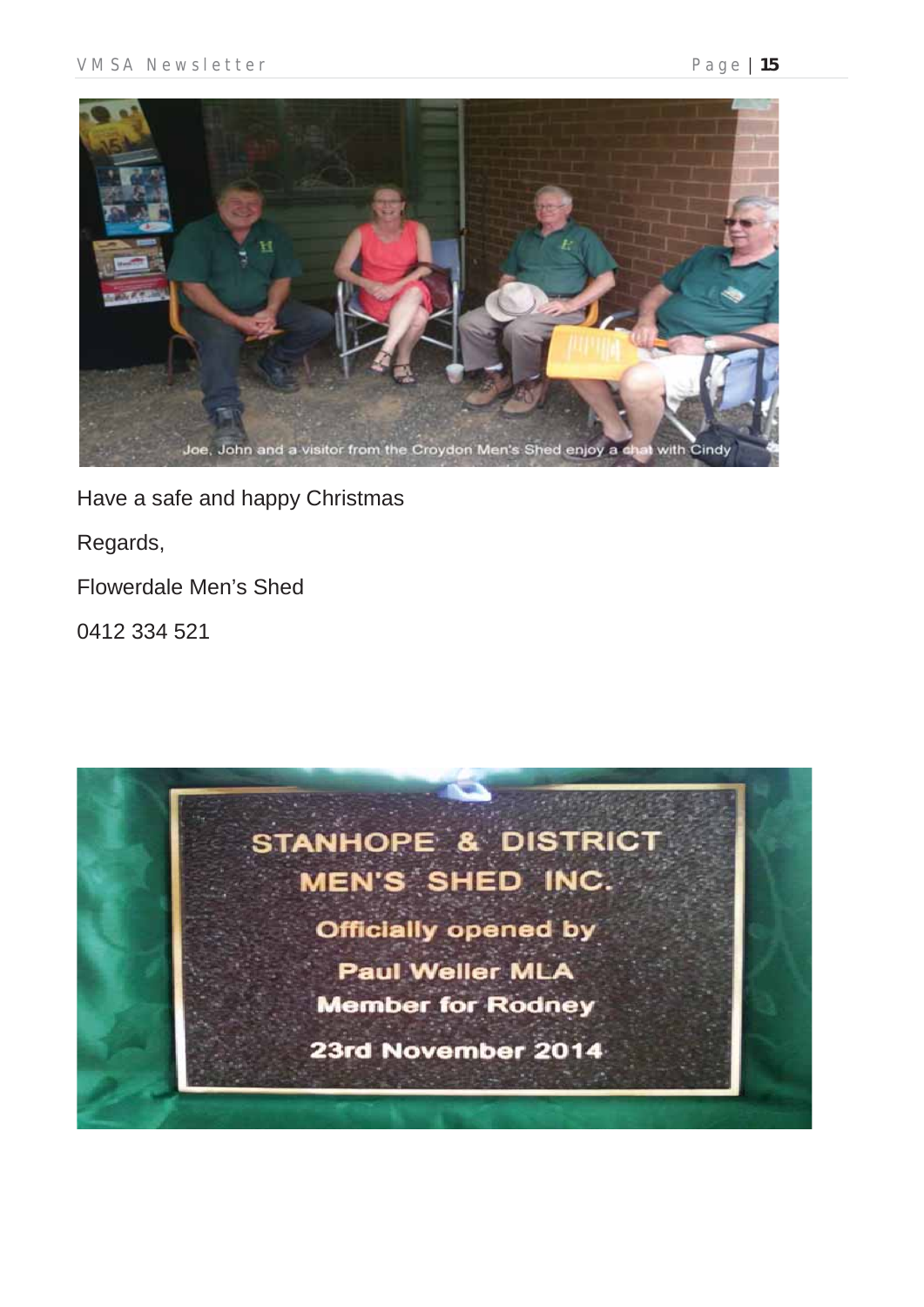# **From the desk of the VMSA Secretary.**

At the AGM in September I was asked to take up the role of State Secretary for the VMSA, and as I had been a committee member for the previous year I am pleased to offer my services.

As background I have been the President of the Euroa men's Shed Inc. for the last 3 years and as such had the opportunity to see it grow from a new build to now a well-established and financially sound shed.

In taking on the role of state secretary the first matter which needs to be attended to is **contact names and telephone numbers of ALL the sheds in the State**. At present there are some 272 sheds in Victoria listed.

Most importantly, for those sheds who are members it is of paramount importance that your shed contact details are correctly shown. All sheds would/should have conducted an AGM at some stage this year and it is highly likely that they have appointed new committee members BUT many have omitted to update the sheds contact details with the AMSA & VMSA. As a result we receive a number of calls from people looking to contact their local shed.

Therefore **PLEASE** take the necessary time to update all your details not forgetting that they can appear in several areas... i.e. Web sites; Local council contact lists; state data basis such as "Find someone near you"; AMSA and the VMSA etc.

In reference to sheds who have chosen not to be members of either AMSA or VMSA we are not able to offer support or service. They will from time to time receive our newsletter via email (providing the contact email is active and correct) this being provided in the hope that they will join up.

That's it for now, mean time guys enjoy the forthcoming festive season take a well-earned break and we will catch up with you all in the New Year.

Stuart Marshall

VMSA Secretary



"Zinc, iron, copper, selenium, phosphorus,<br>potassium, magnesium, kryptonite -- uh oh!"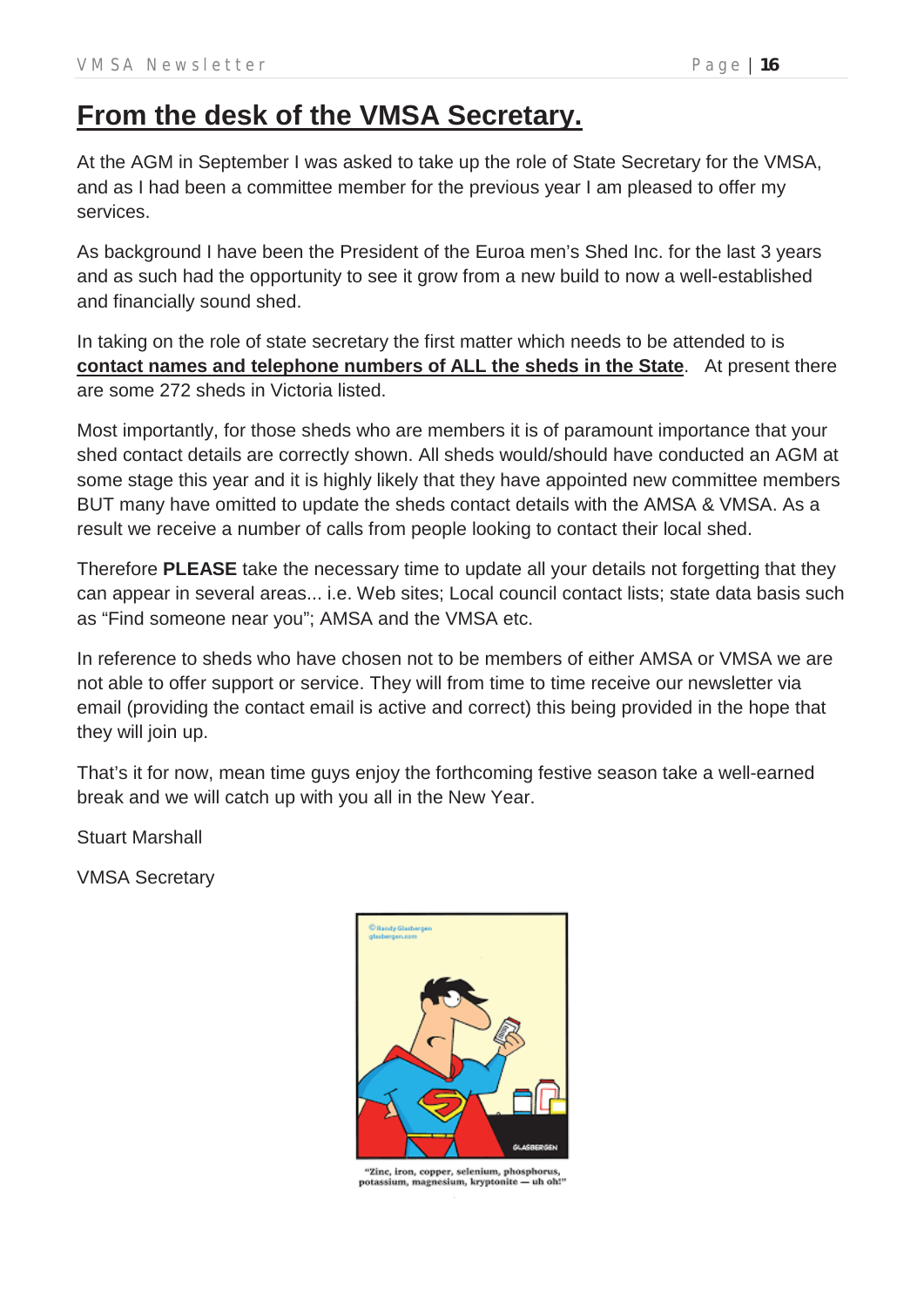## **Opportunities**



#### **City of Casey Grants Update November 2014**

#### **Welcome**

Welcome to the November edition of the City of Casey Grants Update. This month's edition covers grant programs available during November and December 2014 and January 2015.

#### **City of Casey Workshops 2015**

The Grant Writing Workshop series will continue in 2015. Workshops will commence in March. Stay tuned for dates. These free workshops are provided for Community Groups based in or servicing the City of Casey.

#### **City of Casey**

#### **Quick Response Grants**

The City of Casey's Quick Response Grants provide funds when they are needed at short notice. They assist with emerging projects, new ideas and pilot programs and provide support to community groups and organisations with unexpected costs. This may include organisations that have missed the cut off for other City of Casey grants programs. Quick Response Grants replace Councillor Ward Fund Allocations. Applications are assessed monthly.

#### **Perpetual Trustee IMPACT Philanthropy Grants**

 Charitable trusts and foundations managed by Perpetual Trustees distribute to Social Welfare, Health, Medical The Perpetual Trustee IMPACT Philanthropy Grants support a wide range of not-for-profit community groups. Research, Conservation and Environment, Education and Arts and Culture. Only groups with DGR and TCC Status can apply.

Applications close 5 December 2014.

#### **Harcourts Foundation**

The Harcourt's Foundation provides support that helps, grows, and enriches communities where Harcourt's have an office. Only groups with DGR Status can apply. Applications close 31 December 2014.

#### **ANZ Staff Foundation Grants**

The ANZ Staff Foundation Grants support projects run by charitable organisations which offer a direct and tangible benefit to local communities in the areas of education and employment, urban and rural economic and social divides; financial capability and urban sustainability. Only groups with DGR Status can apply. Applications close 15 January 2015.

#### **Infrastructure Grants**

#### **National Stronger Regions Fund**

The National Stronger Regions Fund supports capital projects which involve construction of new infrastructure, or the upgrade, extension or enhancement of existing infrastructure. Projects should deliver an economic benefit to the region beyond the period of construction, and should support disadvantaged regions or areas of disadvantage within a region.

Applications close 28 November 2014.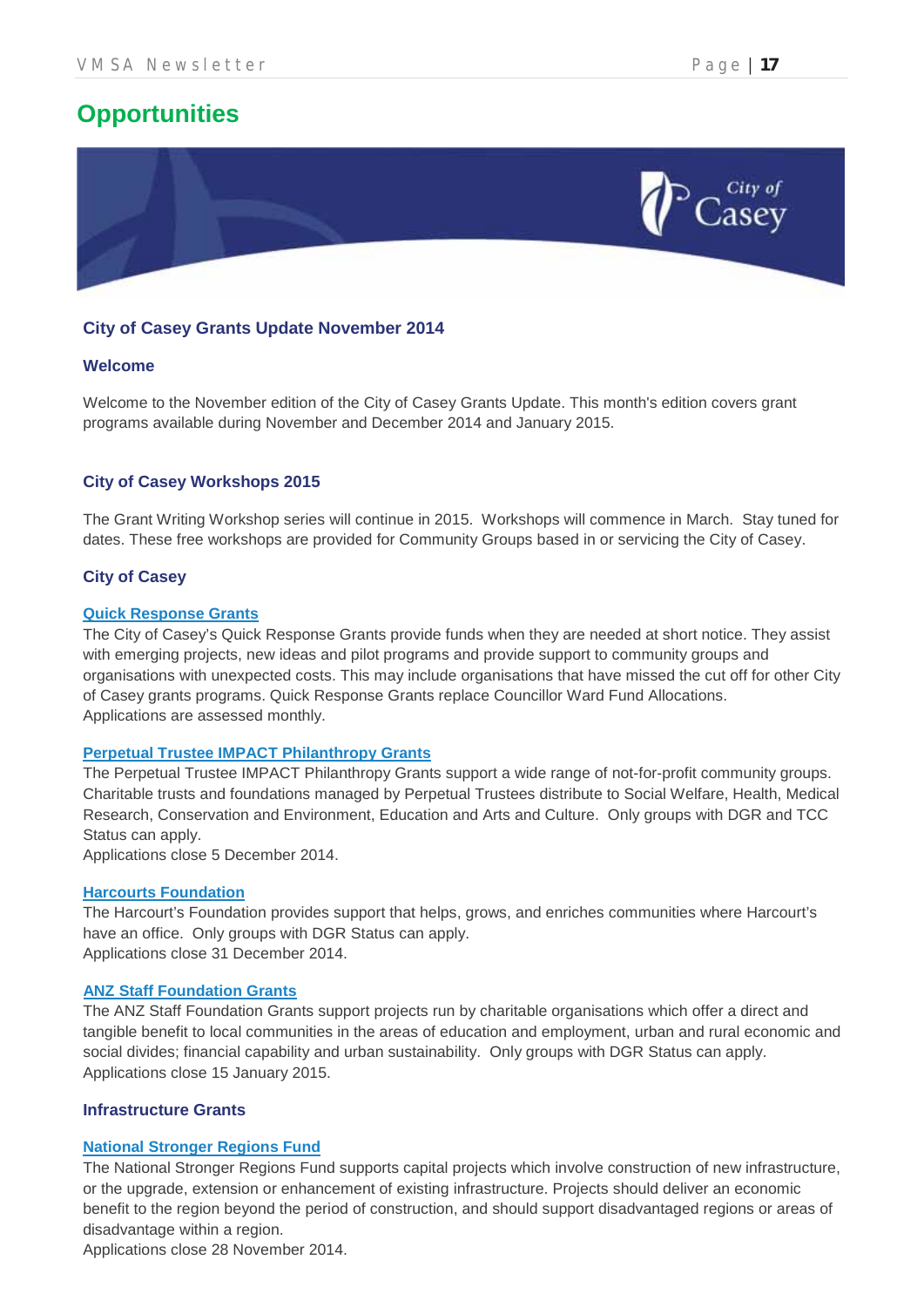#### **Saluting Their Service Commemorations Grants**

The Saluting Their Service Commemorations Grants support projects and activities which directly commemorate Australia's servicemen and women who served in wars (not First World War), conflicts and peace operations. The grants also promote appreciation and understanding of the role those who have served have played in shaping the nation. There are two categories, Community Commemorative Grants and Major Commemorative Grants.

Applications close 3 January 2015.

#### **Culturally and Linguistically Diverse (CALD) Seniors Grant**

The CALD Seniors Grants support projects to help find isolated CALD Seniors and connect them to existing or new support networks and activities.

Applications close 30 January 2015.

#### **Featured Ongoing Grants**

Ongoing grants are funding opportunities that do not have a deadline date but are open for applications all year round. The following grant is a sample of the many ongoing grants available in a wide range of categories. For details of other ongoing grants, please contact the City of Casey Grants Facilitator on grants@casey.vic.gov.au

#### **Australian Communities Foundation**

The Australian Communities Foundation supports a range of charitable organisations and projects each year. Grants are made to specific projects and/or to purposes that support the ongoing activities of organisations. With over 200 sub-funds, Australian Communities Foundation provides over 500 grants annually that:

- Fall broadly into the areas of arts & culture, community development & advocacy, community services & welfare, disability, education, training & employment, environment, health & medical research, overseas aid & development.
- Support specific target groups, including Indigenous communities and refugee/asylum seekers

Only groups with DGR and TCC Status can apply.

#### **Definitions of Terms**

#### **NFP - Not For Profit Organisation**

A not-for-profit organisation is an organisation that is not operating for the profit or gain of its individual members, either directly or indirectly.

#### **DGR - Deductible Gift Recipient**

A Deductible Gift Recipient is an organisation which is registered to receive income tax deductible gifts and deductible contributions.

#### **TCC - Tax Concession Charity**

A Tax Concession Charity is a charity that is endorsed to access a number of tax concessions.

#### **ITEF - Income Tax Exempt Fund**

Income Tax Exempt Fund applies to non-charitable funds and is an approval process to access income tax exemption.

#### *Please contact the Australian Taxation Office for more information, to check your organisation's status or to make an application for a status.*

*Please note: Whilst every effort is made to ensure the information contained in this update is correct, its accuracy cannot be guaranteed.*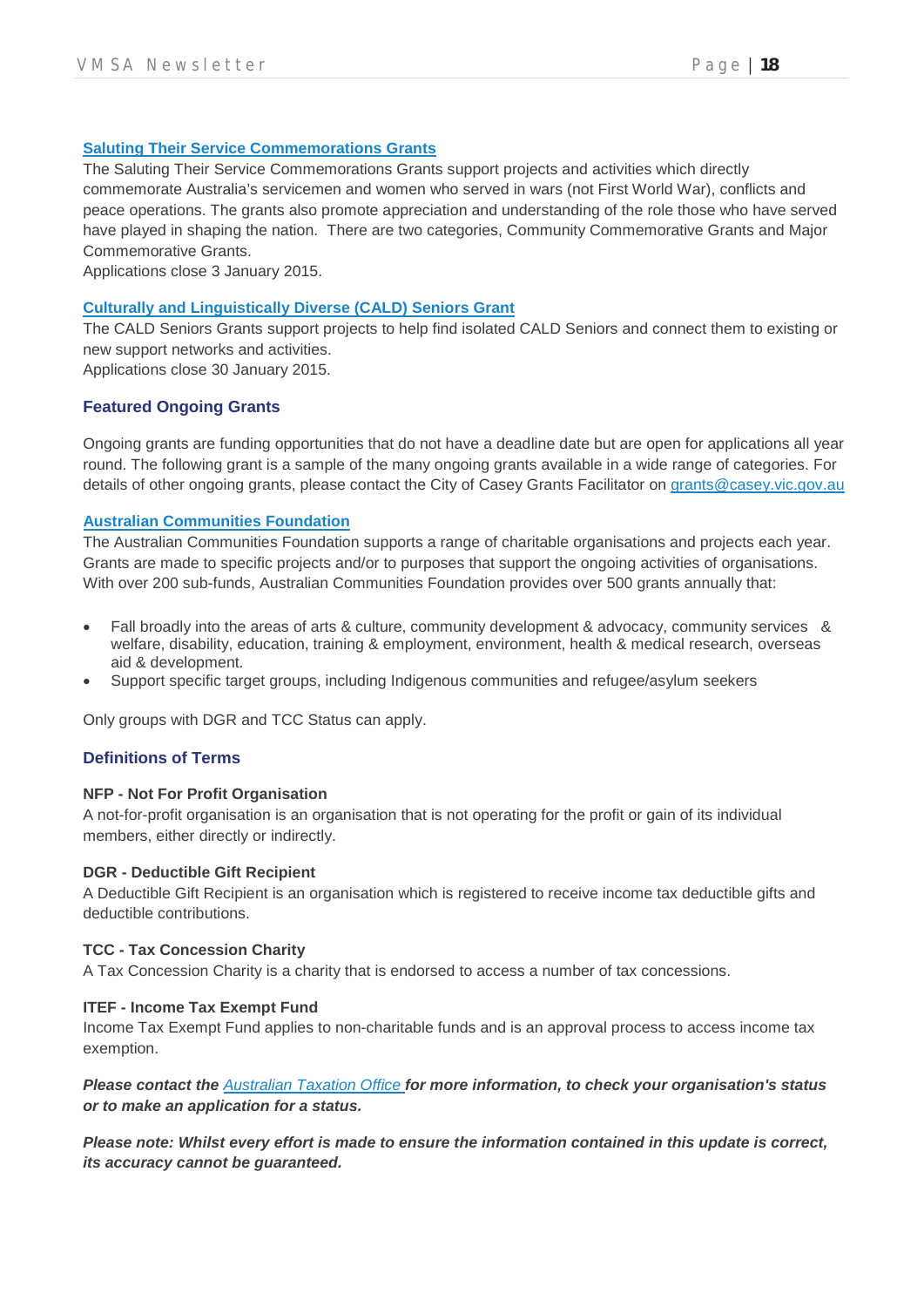### **New VMSA committee member Bob Forde reports:**

I recently had a visit to Beaufort Men's Shed by local National Party candidate, Scott Turner, former 144 game footballer for Richmond.



Bob Forde and Scott Turner (foreground) and the Beaufort men in the background at the Beaufort Shed.

Scott is a great bloke and he was a surprise attendee to our shed. After introducing him to our members present, we received a grant of \$30.000 for shed maintenance and tools and equipment. This was completely unexpected, but Scott was so impressed with our shed, from a previous visit several weeks ago.

It was on his recommendation to the Coalition that this grant was approved and it will give us consolidation at our current site.

Please feel free to send through dates of Cluster meetings,

Special events, openings etc.

This will help other sheds know what is happening around Victoria.

vmsa@mensshed.net

### **Insurance and Membership Enquiries**

**AMSA / VMSA membership enquiries.**

**If you are a shed wishing to join AMSA / VMSA or have an Insurance query you should contact the AMSA Membership / Insurance Officer.**

**Ph 1300 550 009 or** www.mensshed.org